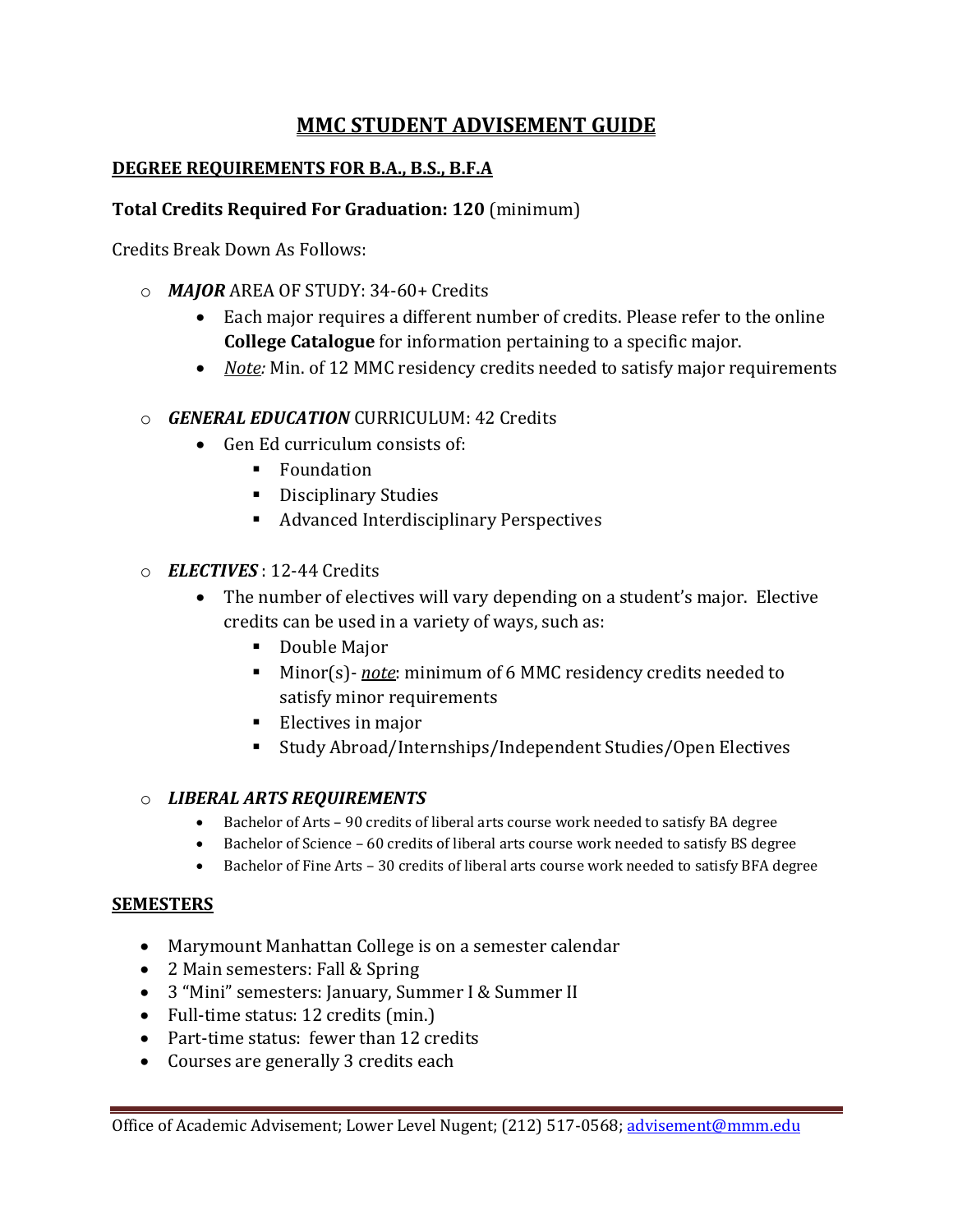## **GENERAL EDUCATION CURRICULUM (39-42 CREDITS)**

• Foundation Credits (9 credits)

| WRIT 101        | Writing Seminar I                                     | $ 3 \text{ credits} $ |
|-----------------|-------------------------------------------------------|-----------------------|
| $W$ RIT 102     | Writing Seminar II                                    | 3 credits             |
| OR              |                                                       |                       |
| <b>WRIT 201</b> | <b>Advanced Writing Seminar</b>                       | 3 credits             |
| MATH 129 OR 113 | Intermediate Algebra <b>OR</b> Quantitative Reasoning | $3$ credits           |

Disciplinary Studies Credits (15 credits)

All matriculated students must complete one course in each of the five categories in the Disciplinary Studies.

| DS1             | Studies in Creative Expression                           | $ 3 \text{ credits} $ |
|-----------------|----------------------------------------------------------|-----------------------|
| DS <sub>2</sub> | Studies in Literature and Language                       | $ 3 \text{ credits} $ |
| DS3             | Studies in Natural Science and Mathematics               | $ 3 \right $ credits  |
| <b>DS4</b>      | Studies in Psychology, Philosophy, and Religious Studies | $ 3 \text{ credits} $ |
| DS5             | Studies in Social Science, Business, and History         | 3 credits             |

Advanced Interdisciplinary Perspectives Credits (18 credits)

All matriculated students must complete six courses in the Advanced Interdisciplinary Perspectives. Students must complete one course in each of the five categories, plus an additional course from any of the five categories.

| CP    | Course in Cultural Perspectives                 | $ 3 \text{ credits} $ |
|-------|-------------------------------------------------|-----------------------|
| $E$ P | Course in Ethical Perspectives                  | $ 3 \text{ credits} $ |
| IP    | Course in International Perspectives            | $ 3 \text{ credits} $ |
| NP    | Course in Natural Science Perspectives          | $ 3 \text{ credits} $ |
| UP    | Course in U.S. Perspectives                     | $ 3 \text{ credits} $ |
|       | ONE additional course from CP, EP, IP, NP or UP | 3 credits             |